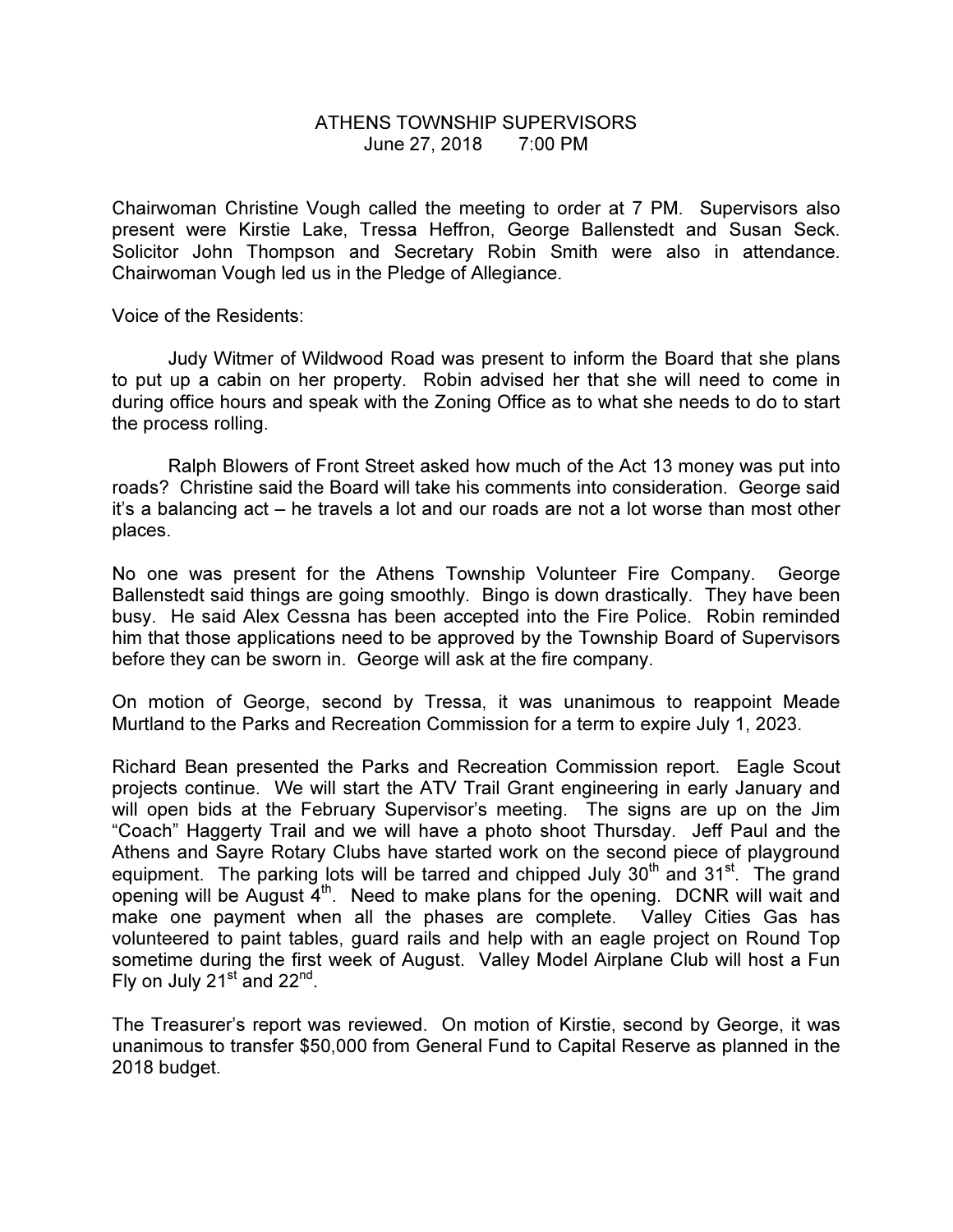Page Two Athens Township Supervisors June 27, 2018

On motion of Tressa, second by Susan, it was unanimous to pay the monthly bills as presented. A complete listing of revenues and expenditures is on file in the office of the Treasurer.

Marion Carling presented the Avis Haxton 2-lot subdivision on Murray Creek Road for review. There were no deficiencies. On motion of George, second by Tressa, it was unanimous to grant preliminary and final plan approval to this subdivision, and approve/sign/execute the Non-Building waiver.

Next was the Sayre Assisted Living Facility land development at 201 Keefer Lane – for preliminary plan approval only. The Township review engineer, Skip Schneider, had one comment on the stormwater, and a general comment:

Subdivision and Land Development Ordinance:

1. 408 -Provide information regarding the surface stormwater discharge; from the existing parking area (approx 17 spaces), a portion of the new access drives (north and south), and the proposed grass slope area along the toe of slope along the front (approx 280 LF) of the new development. There appears to be no plan for the removal of the water that seems to accumulate at a low spot just north of the proposed sidewalk access to the new development.

General Comments:

With the exception of the above comment, the revised submittal appears to be in general conformance with the Athens Township ordinances and follows the guidance that was provided by the Athens Township Planning Commission.

There were also 3 previous deficiencies listed in the Planning Commission recommendation:

- 1) Need proposed deed restrictions, R/W Use and Maintenance Agreements, and Deeds of Dedication.
- 2) Need approved NPDES Permit
- 3) Need Skip's review of stormwater management plans and facility designs.

Atty. Damian Rossettie said the deeds will include a clause to cover the stormwater management, modified access and utility easement. They still need to finalize the documents, but are waiting for the mortgage lender to sign off. The NPDES permit has been received. Skip's review expresses a concern as to where the stormwater will go. Michael McDonnell explained how this will work. On motion of George, second by Kirstie, it was unanimous to grant preliminary approval only to this land development, contingent on Skip's concurrence with the stormwater explanation.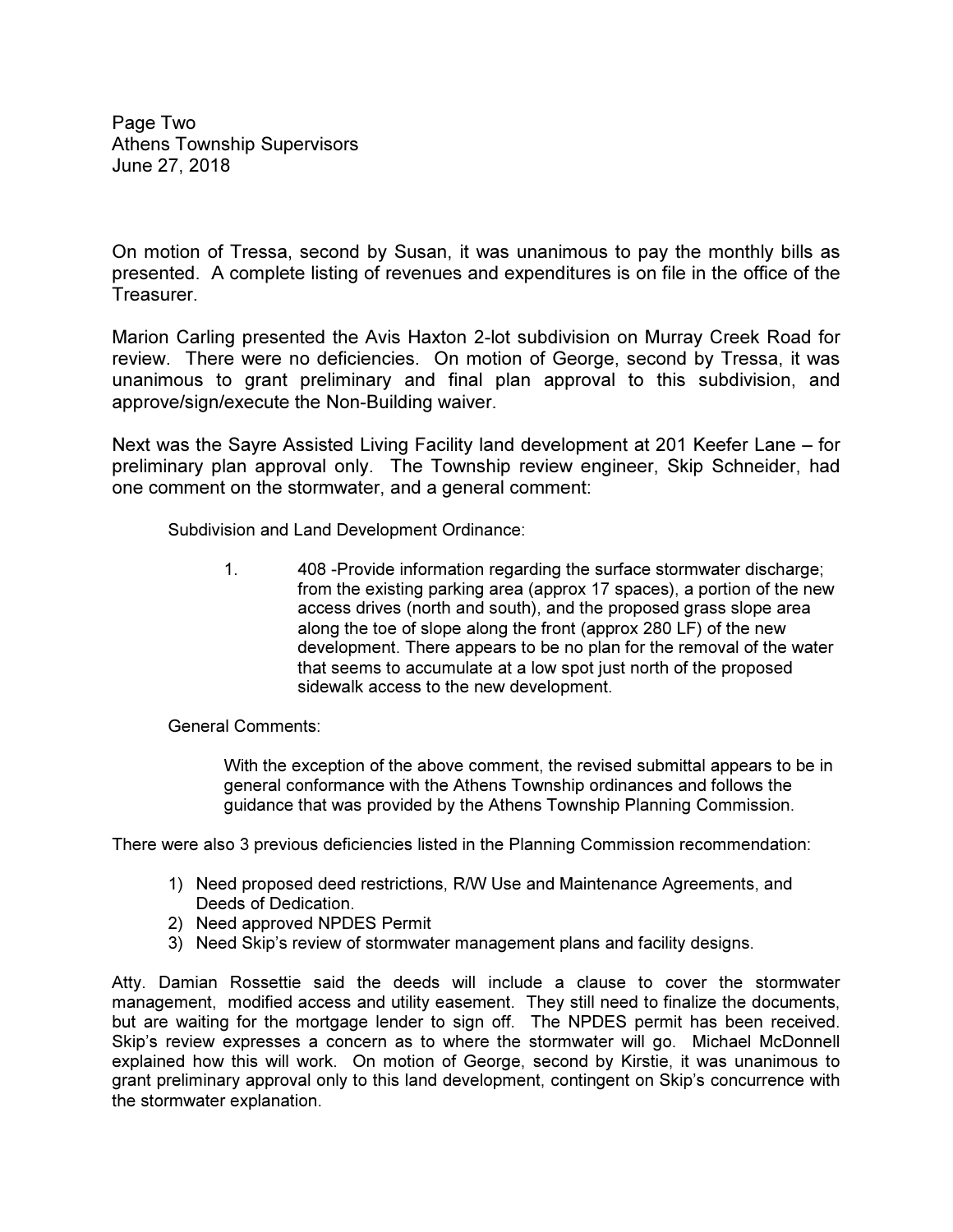Page Three Athens Township Supervisors June 27, 2018

On motion of Christine, second by Susan, it was unanimous to have Elaine send a letter to Sayre Used Auto requesting a replenishment of escrow funds for their land development.

Ron Reagan of Planning Commission advised the Board that they are doing updates to the SALDO and Zoning Ordinance at Thursday workshops from 10 AM to noon. He would like to request the Board set aside \$20,000 from Act 13 funds for a consultant to help with this. He said they are trying to do this all in-house. Emily Vollmer of Bradford County Planning will be coming up to help starting July  $12<sup>th</sup>$ . He said if the Board has anything for SALDO and/or Zoning updated, give them to the Planning Commission.

Ron gave an update on Williams Toyota. They have come back with a revision to their plan. They have to bring as-builts with all the changes for final plan approval. The changes will not affect the stormwater R/W. One of the changes is that they will be removing the car detailing building and putting in a new building.

On motion of Tressa, second by Kirstie, it was unanimous to adopt the Employee Handbook for all employees. Robin will distribute them with a sheet for them to sign and return confirming their receipt of the handbook.

On motion of George, second by Susan, it was unanimous to accept the proposal from Kuharchik for additional maintenance to our traffic signals.

Robin advised everyone that we have received a request for a Conditional Use hearing from Lamar Advertising for a billboard on Route 220 near Macafee Road. The Board set the date of August 7, 2018 at 6 PM for this hearing. John will do the legal notice and will secure a stenographer.

On motion of Kirstie, second by George, it was unanimous to pay the Conrad Siegel actuarial invoices from their respective pension plan funds.

On motion of Susan, second by Tressa, it was unanimous to approve, sign and execute the Well Contamination Liability Release for the Henry property on Winding River Drive as directed by Bradford County Sanitation Committee.

Robin will get the fee schedule finalized for our next meeting.

On motion of George, second by Kirstie, it was unanimous to cast our Tri-County Electric proxy ballot for Mr. Alston Teeter for Director.

On motion of Susan, second by Christine, it was unanimous to have Ginger Kinner calculate the tax refund for Carol Smith, due to the removal of the house from the property.

On motion of Tressa, second by Christine, it was unanimous to sign the Letter of Support for the Valley Energy grant application to extend natural gas to the East Athens area.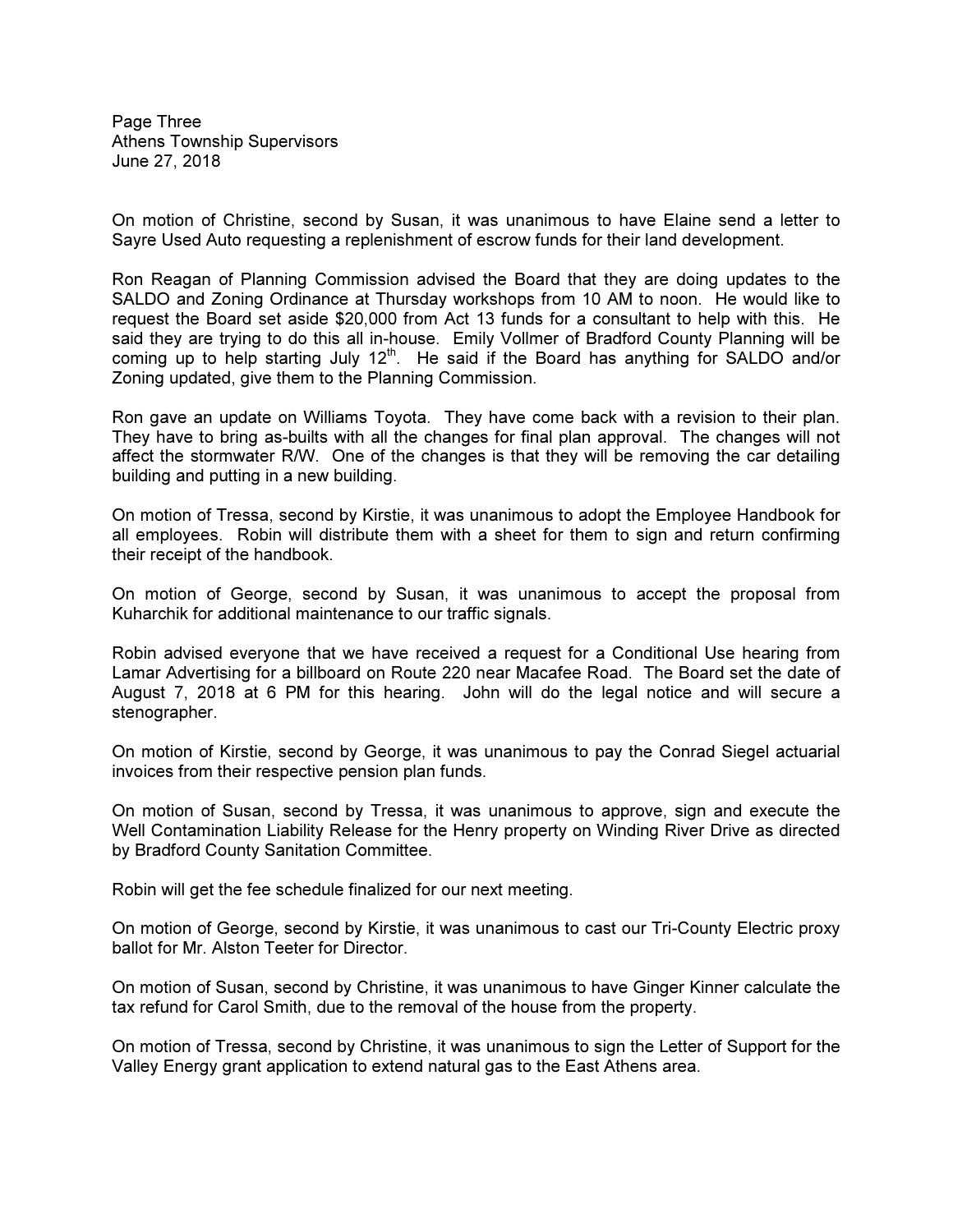Page Four Athens Township Supervisors June 27, 2018

Susan reported on roads. She said Bressler Street, Sandra Avenue, Sharon Avenue and part of Joy Street had been paved with a cold pavement product they are trying. They tied the driveways in real well. They've gotten a lot of good feedback. July  $5<sup>th</sup>$  the topcoat will go on. She is excited to see how it holds. The crew is working on the back/dirt roads.

On motion of Kirstie, second by Tressa, it was unanimous to approve the minutes of May  $14<sup>th</sup>$  as written, with Susan abstaining as she was absent.

On motion of KIrstie, second by Tressa, it was unanimous to approve the minutes of May 24th as written, with Christine abstaining as she was absent.

On motion of Kirstie, second by Christine, it was unanimous to approve the minutes of May 30th as written, with George and Tressa abstaining as they was absent.

On motion of George, second by Tressa, it was unanimous to approve the minutes of June 18<sup>th</sup> as written. Everyone was here!

On motion of George, second by Kirstie, it was unanimous to accept the monthly reports as presented.

Correspondence/Information was as listed in the meeting agenda.

Chairwoman Christine Vough took the Board into executive session at 8:15 PM for personnel, pending litigation and real estate. The Secretary was excused at 8:45 PM and the remaining minutes were taken by Kirstie Lake. The regular meeting reconvened at 10:30 PM.

On motion of Tressa, second by Susan, it was unanimous to have Cindy take the on-line Notary Course in preparation to become the township notary, with all costs being paid by the township.

On motion of Christine, second by George, it was unanimous to have Robin attend the SALDO/Zoning Ordinance workshops on Thursdays and have her take notes.

On motion of Tressa, second by Kirstie, it was unanimous to ratify the DPW contract contingent upon continuation of all Non-Bargaining Township employee's health insurance coverage.

On motion of Tressa, second by George, it was unanimous to have John Thompson contact C & N Bank to initiate set-up of the 457 Plan. The Township will pay the associated fees for set up. Participants will bear the cost of record keeping fees and any other Participant transaction fees.

On motion of George, second by Kirstie, it was unanimous to continue dialogue with Athens School District concerning the initiation of SRO program and explore options related thereto.

On motion of Tressa, second by Kirstie, it was unanimous to hire Dylan Haynes at the rate of \$15/hour, per the terms of the ratified DPW contract (6/27/28); contingent upon background